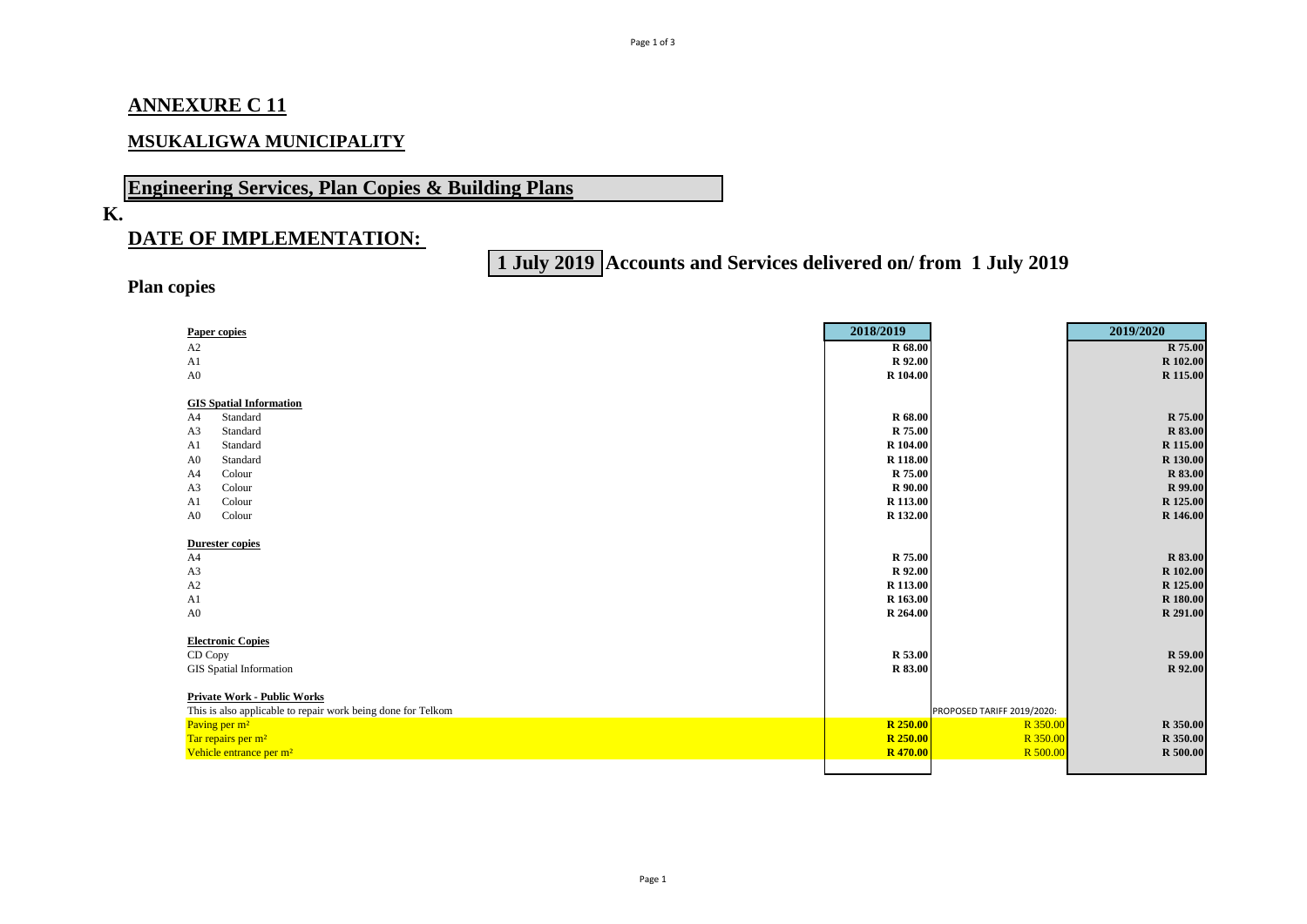### **Charges for the approval of building plans**

#### **New buildings**

The charges payable in respect of every building plan submitted for consideration in terms of Regulation A2 of the National Building Regulations, as well as for the issuing of a certificate of occupation in terms of Section 14 of the National Building Regulations, and Building Standards Act, Act 103 of 1977, shall be as follows: 1 The minimum charge payable in respect of any building plan, with the exemption of smaller building

| operations as implied in Section 13 of the National Building Regulations and Building Standards Act, Act                                    | 2018/2019            | 2019/2020            |
|---------------------------------------------------------------------------------------------------------------------------------------------|----------------------|----------------------|
| 103 of 1977, is                                                                                                                             | R 484.00             | R 533.00             |
| 2 For any 10 m <sup>2</sup> or part thereof of the building at the level of every floor:                                                    |                      |                      |
| For the first 1 000 m <sup>2</sup> of area                                                                                                  | R 53.00              | R 59.00              |
| For the following $1000 \text{ m}^2$ of the area                                                                                            | R 53.00              | R 59.00              |
| For every part of the area exceeding the first $2000 \text{ m}^2$                                                                           | R 46.00              | R 51.00              |
| For the purpose of this item area means the overall superficial area of any new building at each floor level on the                         |                      |                      |
| same terrain and includes the total plan area of verandahs, balconies over public streets, basements, intermediate<br>levels and galleries. |                      |                      |
| <b>Additions to existing buildings</b>                                                                                                      |                      |                      |
| Fees payable for:                                                                                                                           |                      |                      |
| The inspection during the erection of the additions to the existing buildings, and the issuing of certificates of occupation                |                      |                      |
| in terms of the National Building Regulations and Building Standards Act, Act 103 of 1977, shall be calculated in terms                     |                      |                      |
| of Part A item 1.1 with a minimum fee of                                                                                                    | R 440.00             | R 484.00             |
| Alterations to existing buildings:                                                                                                          |                      |                      |
| The inspection of plans, the inspection during the erection of alterations to the existing buildings, shall be calculated as                |                      |                      |
| follows: 0,1% of the value (as calculated by the Building Control Officer of the alterations.                                               |                      |                      |
| The minimum fee payable is                                                                                                                  | R 484.00             | R 533.00             |
| Structural steelworks, reinforced concrete of structural woodwork                                                                           |                      |                      |
| In additions to the charges payable in terms of item 1, a fee of                                                                            | R 53.00              | R 59.00              |
| per 10 m <sup>2</sup> of the area or reinforced concrete or structural woodwork is used for the main frame or as main structure parts       |                      |                      |
| of the building provided that a fee as proposed by the Building Control Officer be charged if only a part of the building is                |                      |                      |
| affected.                                                                                                                                   |                      |                      |
| Charges payable for the submission of preliminary plans en enquiries                                                                        | 2018/2019            | 2019/2020            |
| New buildings                                                                                                                               | R 310.00             | R 341.00             |
| Additions to existing buildings                                                                                                             | R 310.00             | R 341.00             |
| Preliminary plans for enquiries                                                                                                             | R 310.00             | R 341.00             |
| Special buildings                                                                                                                           | R 310.00             | R 341.00             |
| Structural steelworks, reinforced concrete or structure work                                                                                | R 310.00             | R 341.00             |
| Approval in respect of small building operations                                                                                            | R 310.00             | R 341.00             |
| Approval of drainage plans (minimum)                                                                                                        | R 250.00<br>R 222.00 | R 275.00<br>R 245.00 |
| Alterations of existing drains<br>Issuing of certificate of occupation                                                                      | R 141.00             | R 156.00             |
| Charges considering of signs and hoardings                                                                                                  | R 178.00             | R 196.00             |
| Charges for each corrections on building plans                                                                                              | R 68.00              | R 75.00              |
|                                                                                                                                             |                      |                      |